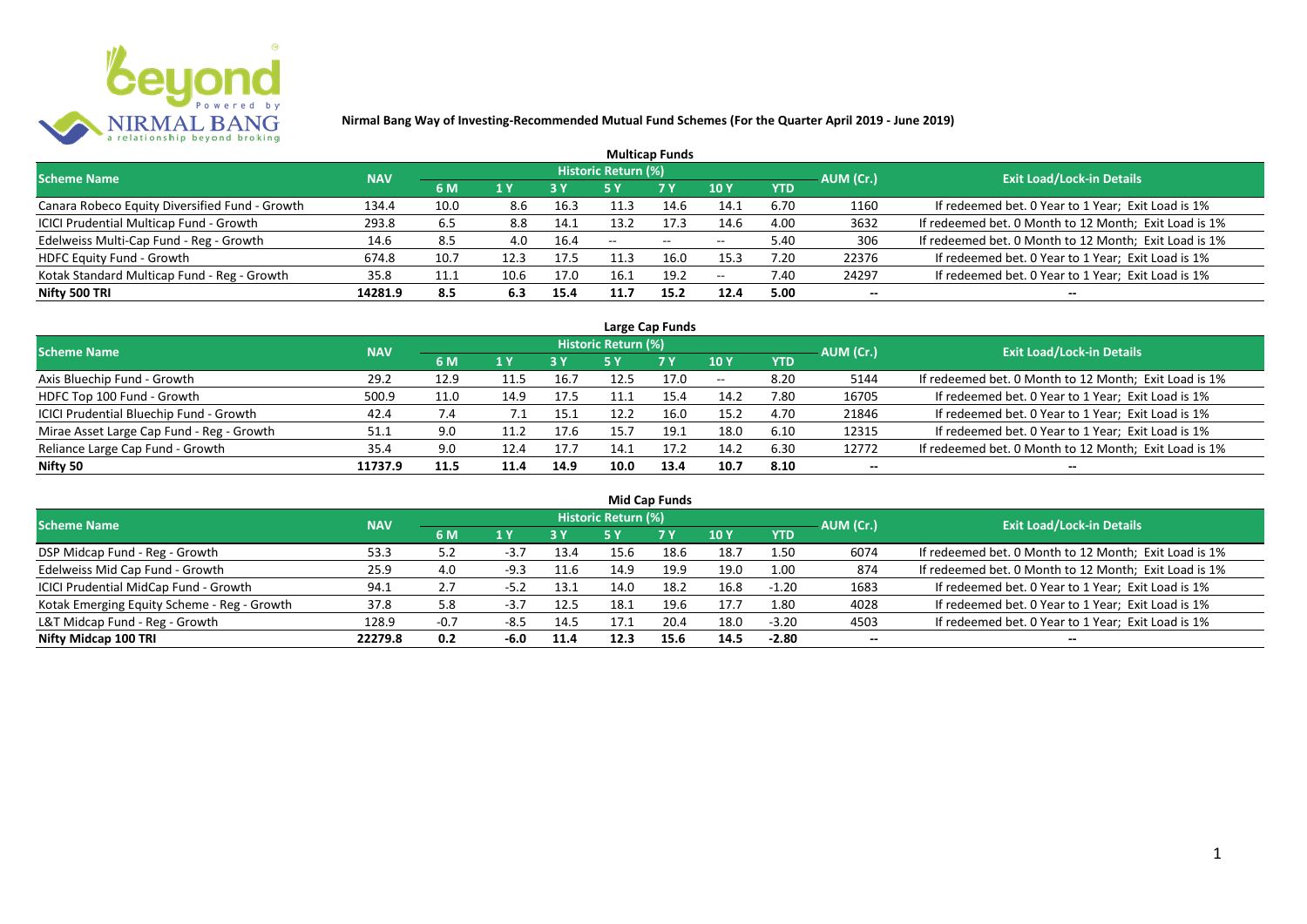

|                                           |            |     |     |      |                            | Large & Midcap |      |            |           |                                                    |
|-------------------------------------------|------------|-----|-----|------|----------------------------|----------------|------|------------|-----------|----------------------------------------------------|
| <b>Scheme Name</b>                        | <b>NAV</b> |     |     |      | <b>Historic Return (%)</b> |                |      |            | AUM (Cr.) | <b>Exit Load/Lock-in Details</b>                   |
|                                           |            | 6 M |     |      |                            | <b>7 V</b>     | 10 Y | <b>YTD</b> |           |                                                    |
| Canara Robeco Emerging Equities - Growth  | 93.3       | 7.8 | 0.7 | 16.6 | 19.5                       | 22.9           | 22.0 | 4.80       | 4675      | If redeemed bet. 0 Year to 1 Year; Exit Load is 1% |
| IDFC Core Equity Fund - Reg - Growth      | دُ.44      |     |     | 13.3 |                            | 14.2           | 11.1 | 0.30       | 2954      | If redeemed bet. 0 Day to 365 Day; Exit Load is 1% |
| Principal Emerging Bluechip Fund - Growth | 102.8      | 4.2 | -4  | 15.4 | 17 2                       | 21.6           | 18.7 | 1.70       | 2190      | If redeemed bet. 0 Year to 1 Year; Exit Load is 1% |
| NIFTY Large Midcap 250 TRI                | 7157.6     | 5.8 | 2.6 | 15.3 | 13.3                       | 16.9           | 14.2 | 2.30       | --        | $- -$                                              |

| <b>Focused Funds</b>                           |            |      |        |      |                     |        |            |            |           |                                                       |  |  |  |  |
|------------------------------------------------|------------|------|--------|------|---------------------|--------|------------|------------|-----------|-------------------------------------------------------|--|--|--|--|
| <b>Scheme Name</b>                             | <b>NAV</b> |      |        |      | Historic Return (%) |        |            |            | AUM (Cr.) | <b>Exit Load/Lock-in Details</b>                      |  |  |  |  |
|                                                |            | 6 M  | 1 V    |      |                     | 7 Y    | 10Y        | <b>YTD</b> |           |                                                       |  |  |  |  |
| Axis Focused 25 Fund - Growth                  | 28.0       | 9.6  |        | 17.4 | 15.5                | $\sim$ | $\sim$ $-$ | 4.30       | 7584      | If redeemed bet. 0 Month to 12 Month; Exit Load is 1% |  |  |  |  |
| <b>IDFC Focused Equity Fund - Reg - Growth</b> | 36.4       | 3.6  | $-7.3$ | 13.7 | 9.1                 |        | 9.7        | 3.10       | 1632      | If redeemed bet. 0 Days to 365 Days; Exit Load is 1%  |  |  |  |  |
| SBI Focused Equity Fund - Growth               | 142.8      | 12.9 | 5.6    | 15.0 | 16.8                | 18.0   | 19.5       | 8.00       | 4234      | If redeemed bet. 0 Year to 1 Year; Exit Load is 1%    |  |  |  |  |
| <b>S&amp;P BSE 500</b>                         | 15193.7    | 7.9  |        | 14.0 | 10.4                | 13.6   | 11.2       | 4.50       | --        | --                                                    |  |  |  |  |

| <b>Small Cap Funds</b>                         |            |        |         |                     |      |           |            |            |           |                                                    |  |  |  |
|------------------------------------------------|------------|--------|---------|---------------------|------|-----------|------------|------------|-----------|----------------------------------------------------|--|--|--|
| <b>Scheme Name</b>                             | <b>NAV</b> |        |         | Historic Return (%) |      |           |            |            | AUM (Cr.) | <b>Exit Load/Lock-in Details</b>                   |  |  |  |
|                                                |            | 6 M    | 1 Y     |                     | 5 Y  | <b>7Y</b> | 10Y        | <b>YTD</b> |           |                                                    |  |  |  |
| Franklin India Smaller Companies Fund - Growth | 53.0       | 2.9    | $-10.6$ | 9.2                 | 15.6 | 22.3      | 19.4       | 0.90       | 7403      | If redeemed bet. 0 Year to 1 Year; Exit Load is 1% |  |  |  |
| HDFC Small Cap Fund - Growth                   | 42.2       | 1.0    | $-7.0$  | 17.4                | 16.3 | 18.8      | 16.7       | $-0.70$    | 7660      | If redeemed bet. 0 Year to 1 Year; Exit Load is 1% |  |  |  |
| L&T Emerging Businesses Fund - Reg - Growth    | 23.6       | $-2.8$ | $-12.4$ | 17.0                | 17.0 | $\sim$    | $\sim$ $-$ | $-4.90$    | 5989      | If redeemed bet. 0 Year to 1 Year; Exit Load is 1% |  |  |  |
| Reliance Small Cap Fund - Growth               | 39.3       | $-0.3$ | $-10.4$ | 15.6                | 19.1 | 24.0      | $\sim$ $-$ | $-1.10$    | 8050      | If redeemed bet. 0 Year to 1 Year; Exit Load is 1% |  |  |  |
| SBI Small Cap Fund - Growth                    | 50.4       | 2.3    | $-10.6$ | 15.8                | 23.6 | 25.7      | $- -$      | 0.00       | 1992      | If redeemed bet. 0 Year to 1 Year; Exit Load is 1% |  |  |  |
| Nifty Smallcap 100 TRI                         | 7772.4     | 3.2    | $-16.6$ | 8.6                 | 6.6  | 11.7      | 11.1       | $-0.80$    | $- -$     | --                                                 |  |  |  |

#### **ELSS Schemes (Tax Saving u/s 80-C)**

| Scheme Name                                   | <b>NAV</b> |     |        | <b>Historic Return (%)</b> |       |            |                 |            | AUM (Cr.)                | <b>Exit Load/Lock-in Details</b> |
|-----------------------------------------------|------------|-----|--------|----------------------------|-------|------------|-----------------|------------|--------------------------|----------------------------------|
|                                               |            | 6 M | 1 Y    |                            | 5 Y   | <b>7 Y</b> | 10 <sub>Y</sub> | <b>YTD</b> |                          |                                  |
| Aditya Birla Sun Life Tax Relief 96 - Growth  | 31.1       | 4.3 | $-0.5$ | 13.4                       | 15.9  | 18.7       | 14.6            | 0.50       | 8685                     | Nil                              |
| Axis Long Term Equity Fund - Growth           | 44.8       | 9.0 | 5.8    | 14.7                       | 16.2  | 20.7       | $- -$           | 4.30       | 19109                    | Nil                              |
| IDFC Tax Advantage (ELSS) Fund - Reg - Growth | 55.8       | 5.4 | $-3.0$ | 14.4                       | 14.4  | 18.2       | 15.4            | 3.40       | 1996                     | Nil                              |
| Invesco India Tax Plan - Growth               | 50.6       | 6.4 |        | 14.1                       | 14.8  | 17.8       | 16.7            | 3.30       | 839                      | Nil                              |
| Mirae Asset Tax Saver Fund - Reg - Growth     | 17.5       | 8.4 | 9.2    | 20.7                       | $- -$ | $ -$       | $- -$           | 5.10       | 1949                     | Nil                              |
| <b>S&amp;P BSE 200 TRI</b>                    | 5804.6     | 9.0 | 8.4    | 15.8                       | 12.0  | 15.4       | 12.8            | 5.40       | $\overline{\phantom{a}}$ | $- -$                            |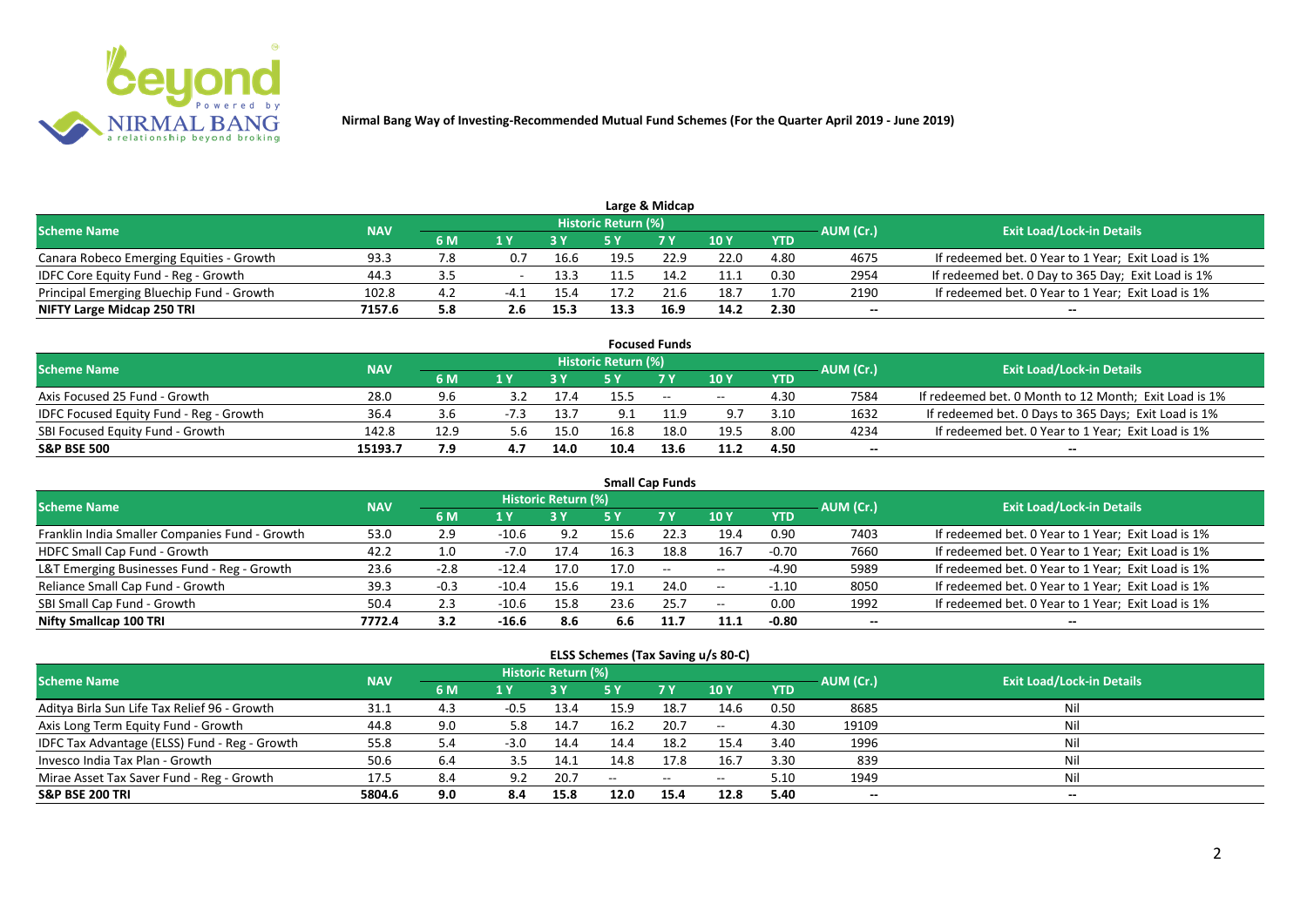

| <b>Contra/Value Fund</b>                  |            |     |  |                            |      |            |      |            |           |                                                       |  |  |  |  |
|-------------------------------------------|------------|-----|--|----------------------------|------|------------|------|------------|-----------|-------------------------------------------------------|--|--|--|--|
| <b>Scheme Name</b>                        | <b>NAV</b> |     |  | <b>Historic Return (%)</b> |      |            |      |            | AUM (Cr.) | <b>Exit Load/Lock-in Details</b>                      |  |  |  |  |
|                                           |            | 6 M |  |                            |      | <b>7 Y</b> | 10Y  | <b>YTD</b> |           |                                                       |  |  |  |  |
| Kotak India EQ Contra Fund - Reg - Growth | 52.8       |     |  | 16.8                       | 12.3 | 15.4       | 13.5 | 5.50       | 811       | If redeemed bet. 0 Year to 1 Year; Exit Load is 1%    |  |  |  |  |
| Tata Equity P/E Fund - Reg - Growth       | 133.7      | 5.4 |  | 16.9                       | 15.3 | 18.2       | 16.2 | 2.10       | 5464      | If redeemed bet. 0 Month to 12 Month; Exit Load is 1% |  |  |  |  |
| UTI Value Opportunities Fund - Growth     | 60.4       | 7.0 |  | 11.3                       | 9.0  | 12.5       | 12.8 | 3.40       | 4551      | If redeemed bet. 0 Year to 1 Year; Exit Load is 1%    |  |  |  |  |
| Nifty 500 TRI                             | 14281.9    | 8.5 |  | 15.4                       |      | 15.2       | 12.4 | 5.00       | --        | $- -$                                                 |  |  |  |  |

| Sector/Thematic                                                           |            |        |      |                            |      |           |                          |            |           |                                                    |  |  |  |
|---------------------------------------------------------------------------|------------|--------|------|----------------------------|------|-----------|--------------------------|------------|-----------|----------------------------------------------------|--|--|--|
| <b>Scheme Name</b>                                                        | <b>NAV</b> |        |      | <b>Historic Return (%)</b> |      |           |                          |            | AUM (Cr.) | <b>Exit Load/Lock-in Details</b>                   |  |  |  |
|                                                                           |            | 6 M    | 1 Y  | <b>3 Y</b>                 | 5 Y  | <b>7Y</b> | <b>10Y</b>               | <b>YTD</b> |           |                                                    |  |  |  |
| Canara Robeco Consumer Trends Fund - Reg - Growth                         | 38.9       | 8.1    | 4.5  | 16.9                       | 15.4 | 17.9      | $\sim$ $\sim$            | 3.30       | 327       | If redeemed bet. 0 Year to 1 Year; Exit Load is 1% |  |  |  |
| Mirae Asset Great Consumer Fund - Growth                                  | 34.1       | 4.8    | 3.9  | 17.8                       | 15.3 | 17.8      | $\overline{\phantom{a}}$ | $-0.40$    | 742       | If redeemed bet. 0 Year to 1 Year; Exit Load is 1% |  |  |  |
| <b>ICICI Prudential Technology Fund - Growth</b>                          | 57.6       | 5.6    | 9.9  | 12.3                       | 14.2 | 18.3      | 22.0                     | 1.70       | 476       | If redeemed bet. 0 Day to 15 Day; Exit Load is 1%  |  |  |  |
| Reliance Pharma Fund - Growth                                             | 142.7      | $-6.6$ | 6.0  | 3.1                        | 10.7 | 14.2      | 19.7                     | $-4.60$    | 2711      | If redeemed bet. 0 Year to 1 Year; Exit Load is 1% |  |  |  |
| ICICI Prudential Banking and Financial Services Fund -<br>Retail - Growth | 67.0       | 16.9   | 13.4 | 24.1                       | 18.0 | 22.8      | 19.7                     | 10.20      | 3068      | If redeemed bet. 0 Day to 15 Day; Exit Load is 1%  |  |  |  |
| Reliance Banking Fund - Growth                                            | 289.3      | 14.4   | 10.2 | 21.2                       | 14.7 | 18.9      | 17.3                     | 9.20       | 2991      | If redeemed bet. 0 Year to 1 Year; Exit Load is 1% |  |  |  |
| Nifty 500 TRI                                                             | 14281.9    | 8.5    | 6.3  | 15.4                       | 11.7 | 15.2      | 12.4                     | 5.00       | $- -$     | $\overline{\phantom{a}}$                           |  |  |  |

| <b>Dynamic Asset Allocation Funds</b>            |            |     |      |                            |                                                |           |            |            |                          |                                                         |  |  |  |
|--------------------------------------------------|------------|-----|------|----------------------------|------------------------------------------------|-----------|------------|------------|--------------------------|---------------------------------------------------------|--|--|--|
| <b>Scheme Name</b>                               | <b>NAV</b> |     |      | <b>Historic Return (%)</b> |                                                |           |            |            |                          | <b>Exit Load/Lock-in Details</b>                        |  |  |  |
|                                                  |            | 6 M | 1 Y  |                            | <b>5 Y</b>                                     | <b>7Y</b> | <b>10Y</b> | <b>YTD</b> | AUM (Cr.)                |                                                         |  |  |  |
| ICICI Prudential Balanced Advantage Fund - Reg - | 35.7       | 6.4 |      | 11.2                       | 10.8                                           | 14.0      | 13.3       | 3.80       | 29034                    | If redeemed bet. 0 Year to 1 Year; Exit Load is 1%      |  |  |  |
| Growth                                           |            |     |      |                            |                                                |           |            |            |                          |                                                         |  |  |  |
| Invesco India Dynamic Equity Fund - Growth       | 29.0       | 7.3 |      | 11.9                       | 10.7                                           | 14.5      | 13.2       | 5.00       | 1007                     | If redeemed bet. 0 Month to 3 Month; Exit Load is 0.25% |  |  |  |
| SBI Dynamic Asset Allocation Fund - Reg - Growth | 13.3       | 2.2 | 2.6  | 9.0                        | $\hspace{0.1mm}-\hspace{0.1mm}-\hspace{0.1mm}$ | $\sim$    | $--$       | 1.40       | 649                      | If redeemed bet. 0 Month to 12 Month; Exit Load is 1%   |  |  |  |
| NIFTY 50 Hybrid Composite Debt 65:35 Index       | 9997.1     | 9.7 | 11.9 | 13.3                       | 10.6                                           | 12.8      | 10.7       | 6.60       | $\overline{\phantom{a}}$ | $- -$                                                   |  |  |  |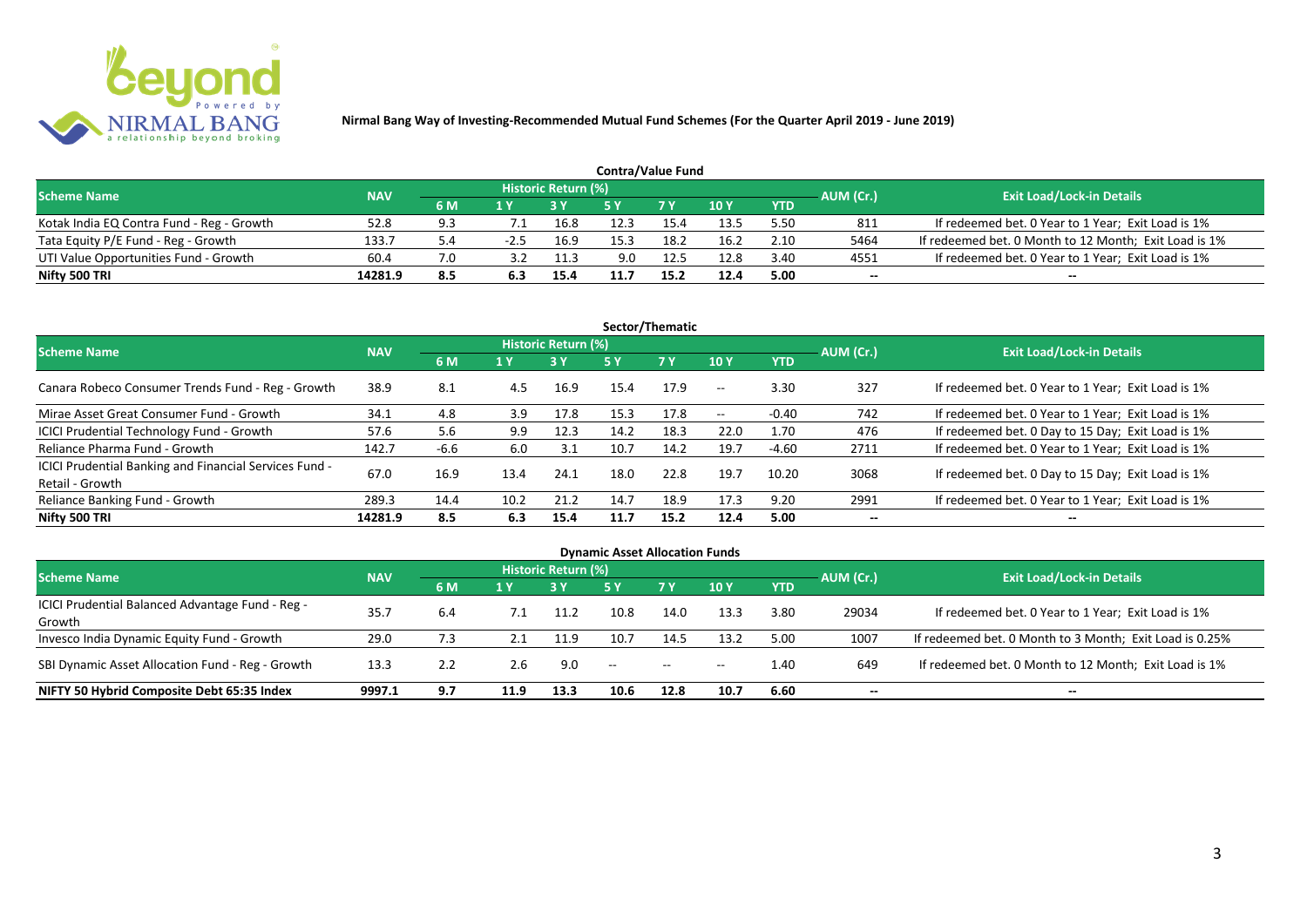

| <b>Hybrid Aggressive</b>                        |            |     |        |                            |      |       |                 |            |           |                                                       |  |  |  |  |
|-------------------------------------------------|------------|-----|--------|----------------------------|------|-------|-----------------|------------|-----------|-------------------------------------------------------|--|--|--|--|
| <b>Scheme Name</b>                              | <b>NAV</b> |     |        | <b>Historic Return (%)</b> |      |       |                 |            | AUM (Cr.) | <b>Exit Load/Lock-in Details</b>                      |  |  |  |  |
|                                                 |            | 6 M | 1 Y    |                            | 5 Y  | 7 Y   | 10 <sub>Y</sub> | <b>YTD</b> |           |                                                       |  |  |  |  |
| HDFC Hybrid Equity Fund - Growth                | 53.9       | 7.3 | 5.5    | 12.6                       | 8.2  |       | 11.6            | 4.80       | 22384     | If redeemed bet. 0 Year to 1 Year; Exit Load is 1%    |  |  |  |  |
| ICICI Prudential Equity & Debt Fund - Growth    | 134.2      | 6.3 | 7.3    | 13.8                       | 13.0 | 16.3  | 15.3            | 4.80       | 26129     | If redeemed bet. 0 Year to 1 Year; Exit Load is 1%    |  |  |  |  |
| Mirae Asset Hybrid - Equity Fund - Reg - Growth | 14.7       | 7.5 | 10.4   | 14.4                       | --   | $- -$ | $-$             | 5.20       | 1843      | If redeemed bet. 0 Year to 1 Year; Exit Load is 1%    |  |  |  |  |
| Reliance Equity Hybrid Fund - Growth            | 52.7       |     | $-2.1$ | 9.8                        | 11.0 | 14.0  | 13.5            | $-0.20$    | 11872     | If redeemed bet. 0 Month to 12 Month; Exit Load is 1% |  |  |  |  |
| Canara Robeco Equity Hybrid Fund - Growth       | 158.7      | 8.0 | 7.6    | 13.2                       | 12.7 | 14.7  | 13.8            | 5.40       | 2124      | If redeemed bet. 0 Year to 1 Year; Exit Load is 1%    |  |  |  |  |
| NIFTY 50 Hybrid Composite Debt 65:35 Index      | 9997.1     | 9.7 | 11.9   | 13.3                       | 10.6 | 12.8  | 10.7            | 6.60       | $- -$     |                                                       |  |  |  |  |
|                                                 |            |     |        |                            |      |       |                 |            |           |                                                       |  |  |  |  |

| <b>Arbitrage Fund</b>                      |            |      |     |                     |     |     |     |            |           |                                                         |  |  |  |  |
|--------------------------------------------|------------|------|-----|---------------------|-----|-----|-----|------------|-----------|---------------------------------------------------------|--|--|--|--|
| <b>Scheme Name</b>                         | <b>NAV</b> |      |     | Historic Return (%) |     |     |     |            | AUM (Cr.) | <b>Exit Load/Lock-in Details</b>                        |  |  |  |  |
|                                            |            | 4 M  | 3M  | 6 M                 |     | 2V  |     | <b>YTD</b> |           |                                                         |  |  |  |  |
| IDFC Arbitrage Fund - Reg - Growth         | 23.5       |      | 6.9 | -6.1                | 6.6 |     |     | 6.60       | 3626      | If redeemed bet. 0 Month to 1 Month; Exit Load is 0.25% |  |  |  |  |
| Kotak Equity Arbitrage Fund - Reg - Growth | 26.7       | 6.9  | 6.8 | 5.9                 | 6.5 | b.3 | 6.3 | 6.40       | 12574     | If redeemed bet. 0 Day to 30 Day; Exit Load is 0.25%    |  |  |  |  |
| Reliance Arbitrage Fund - Growth           | 19.1       | b. 1 |     | 6.1                 |     |     |     | 6.60       | 8276      | If redeemed bet. 0 Month to 1 Month; Exit Load is 0.25% |  |  |  |  |

|                                          |            |     |       |                     |                          | <b>Equity Saver</b>      |       |            |           |                                                       |
|------------------------------------------|------------|-----|-------|---------------------|--------------------------|--------------------------|-------|------------|-----------|-------------------------------------------------------|
| <b>Scheme Name</b>                       | <b>NAV</b> |     |       | Historic Return (%) |                          |                          |       |            | AUM (Cr.) | <b>Exit Load/Lock-in Details</b>                      |
|                                          |            | 6 M | 1 V   |                     |                          | 7 Y.                     | 10Y   | <b>YTD</b> |           |                                                       |
| Axis Equity Saver Fund - Reg - Growth    | 13.0       | 7.1 |       | 9.3                 | $\overline{\phantom{a}}$ | $\sim$                   | $- -$ | 4.80       | 757       | If redeemed bet. 0 Month to 12 Month; Exit Load is 1% |
| HDFC Equity Savings Fund - Growth        | 36.9       | 5.0 | 6.3   | 11.6                | 8.5                      |                          | 9.8   | 3.90       | 5758      | If redeemed bet. 0 Year to 1 Year; Exit Load is 1%    |
| Kotak Equity Savings Fund - Reg - Growth | 14.3       | 4.6 | 6.4   | 8.8                 | $- -$                    | $  \,$                   | $- -$ | 2.80       | 2193      | If redeemed bet. 0 Year to 1 Year; Exit Load is 1%    |
| CRISIL Hybrid 50+50 - Moderate Index*    | $- -$      | --  | $- -$ | $- -$               | --                       | $\overline{\phantom{a}}$ | $- -$ | $- -$      | $-$       | $- -$                                                 |

| <b>Liquid Funds</b>                            |            |           |     |                     |                          |              |                          |                          |           |                                  |  |  |  |  |
|------------------------------------------------|------------|-----------|-----|---------------------|--------------------------|--------------|--------------------------|--------------------------|-----------|----------------------------------|--|--|--|--|
| <b>Scheme Name</b>                             | <b>NAV</b> |           |     | Historic Return (%) |                          |              | <b>YTM</b>               | <b>Avg</b>               | AUM (Cr.) | <b>Exit Load/Lock-in Details</b> |  |  |  |  |
|                                                |            | <b>1W</b> | 2 W | 1 M                 | ЗM                       | $\sqrt{1}$ Y |                          | <b>Maturity</b>          |           |                                  |  |  |  |  |
| Axis Liquid Fund - Growth                      | 2086.1     | 7.4       | 7.3 |                     |                          |              | 6.9                      | 0.11                     | 30460     | Nil                              |  |  |  |  |
| Franklin India Liquid Fund - Super IP - Growth | 2817.1     | 7.4       | 7.4 |                     |                          |              | 7.4                      | 0.09                     | 9643      | Nil                              |  |  |  |  |
| Kotak Liquid Scheme - Reg - Growth             | 3810.2     | 7.2       | 7.1 | 6.9                 | 7.1                      | 7.4          | 6.8                      | 0.10                     | 27577     | Nil                              |  |  |  |  |
| Reliance Liquid Fund - Growth                  | 4586.1     | 7.9       | 7.6 |                     | 7.4                      | 7.6          | 7.3                      | 0.13                     | 34422     | Nil                              |  |  |  |  |
| UTI Liquid Cash Plan - Reg - Growth            | 3081.0     | 7.5       | ΄.3 |                     |                          | 7.b          | 7.0                      | 0.12                     | 36731     | Nil                              |  |  |  |  |
| <b>CRISIL Liquid Fund Index</b>                | $- -$      | 7.8       | 7.8 | 7.3                 | $\overline{\phantom{a}}$ | $\sim$       | $\overline{\phantom{a}}$ | $\overline{\phantom{a}}$ | --        | $\overline{\phantom{a}}$         |  |  |  |  |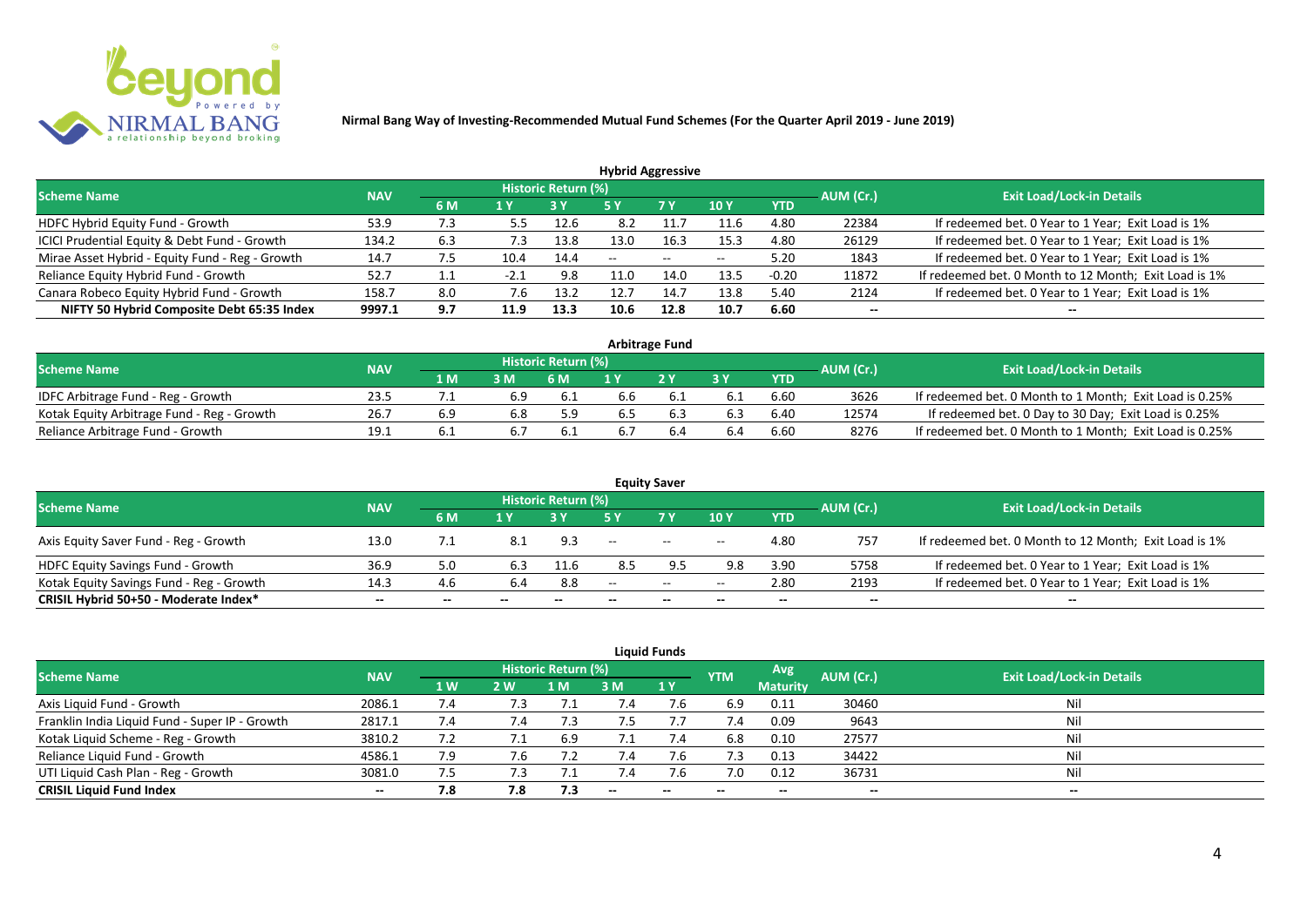

|                                                   |            |                |     |                            |                          | <b>Ultra Short Fund</b>  |            |                          |           |                                  |
|---------------------------------------------------|------------|----------------|-----|----------------------------|--------------------------|--------------------------|------------|--------------------------|-----------|----------------------------------|
| <b>Scheme Name</b>                                | <b>NAV</b> |                |     | <b>Historic Return (%)</b> |                          |                          | <b>YTM</b> | Avg                      | AUM (Cr.) | <b>Exit Load/Lock-in Details</b> |
|                                                   |            | 1 <sub>M</sub> | 3M  | 6 M                        |                          | 3Y                       |            | <b>Maturity</b>          |           |                                  |
| Aditya Birla Sun Life Savings Fund - Reg - Growth | 373.2      | 8.3            | 8.6 | 8.9                        | 8.7                      | 7.9                      | 8.4        | 0.55                     | 15387     | Nil                              |
| HDFC Ultra Short Term Fund - Reg - Growth         | 10.6       |                | 8.4 | 8.5                        | $\overline{\phantom{a}}$ | $\overline{\phantom{a}}$ | 7.6        | 0.44                     | 5812      | Nil                              |
| IDFC Ultra Short Term Fund - Reg - Growth         | 10.7       | 8.2            | 8.4 | 8.6                        | $\overline{\phantom{a}}$ | $- -$                    | 7.6        | 0.38                     | 1986      | Nil                              |
| Kotak Savings Fund - Reg - Growth                 | 30.3       | 7.4            | 8.1 | 8.4                        | 8.1                      | 7.4                      | 7.9        | 0.44                     | 12689     | Nil                              |
| SBI Magnum Ultra Short Duration Fund - Growth     | 4187.7     | 7.3            | 8.0 | 8.4                        | 8.4                      | $\sqrt{.4}$              | 7.5        | 0.40                     | 8143      | Nil                              |
| <b>NIFTY Ultra Short Duration Debt Index</b>      | 3824.7     | 7.6            | 8.0 | -8.4                       | 8.5                      | 7.6                      | $- -$      | $\overline{\phantom{a}}$ | --        | $- -$                            |

| <b>Money Market Fund</b>                                   |            |     |                          |                     |     |           |            |                 |                          |                                  |  |  |  |
|------------------------------------------------------------|------------|-----|--------------------------|---------------------|-----|-----------|------------|-----------------|--------------------------|----------------------------------|--|--|--|
| <b>Scheme Name</b>                                         | <b>NAV</b> |     |                          | Historic Return (%) |     |           | <b>YTM</b> | <b>Avg.</b>     | AUM (Cr.)                | <b>Exit Load/Lock-in Details</b> |  |  |  |
|                                                            |            | 1 M | 3M                       | 6 M                 | 1 Y | <b>3Y</b> |            | <b>Maturity</b> |                          |                                  |  |  |  |
| Aditya Birla Sun Life Money Manager Fund - Reg -<br>Growth | 253.0      | 7.8 | 8.4                      | 8.6                 | 8.4 | 7.5       | 7.7        | 0.56            | 11363                    | Nil                              |  |  |  |
| ICICI Prudential Money Market Fund - Reg - Growth          | 261.5      | 7.6 | 8.1                      | 8.3                 | 8.1 | 7.3       | 7.6        | 0.43            | 9271                     | Nil                              |  |  |  |
| Reliance Money Market Fund - Growth                        | 2853.8     | 8.0 | 8.4                      | 8.7                 | 8.5 | 7.4       | 7.7        | 0.41            | 3952                     | Nil                              |  |  |  |
| UTI Money Market Fund - Reg - Growth                       | 2121.5     |     | 8.3                      | 8.4                 | 8.4 | 7.4       | 7.8        | 0.50            | 4932                     | Nil                              |  |  |  |
| <b>CRISIL Liquid Fund Index</b>                            | $- -$      | 7.3 | $\overline{\phantom{a}}$ |                     |     | --        |            | $- -$           | $\overline{\phantom{a}}$ | $- -$                            |  |  |  |

|                                                 |            |             |     |                            |     | <b>Short Term Fund</b> |            |                 |           |                                                      |
|-------------------------------------------------|------------|-------------|-----|----------------------------|-----|------------------------|------------|-----------------|-----------|------------------------------------------------------|
| <b>Scheme Name</b>                              | <b>NAV</b> |             |     | <b>Historic Return (%)</b> |     |                        | <b>YTM</b> | <b>Avg</b>      | AUM (Cr.) | <b>Exit Load/Lock-in Details</b>                     |
|                                                 |            | <b>4 MZ</b> | 3M  | 6 M                        |     | 73 Y                   |            | <b>Maturity</b> |           |                                                      |
| Franklin India STIP - Growth                    | 4008.2     | 6.6         | 6.5 | 9.8                        | 9.2 | 9.0                    | 11.4       | 3.01            | 13260     | If redeemed bet. 0 Year to 1 Year; Exit Load is 0.5% |
| HDFC Short Term Debt Fund - Growth              | 20.8       |             | 8.7 | 9.0                        | 8.5 |                        | 8.2        | 1.58            | 7681      | Ni                                                   |
| IDFC Bond Fund - Short Term Plan - Reg - Growth | 38.4       | 8.8         | 9.1 | 9.8                        | 8.9 |                        | 8.0        | 2.03            | 6985      | Nil                                                  |
| Kotak Bond Short Term Plan - Reg - Growth       | 35.1       | 8.2         | 8.8 | 9.4                        | 8.3 |                        |            | 2.67            | 8703      | Nil                                                  |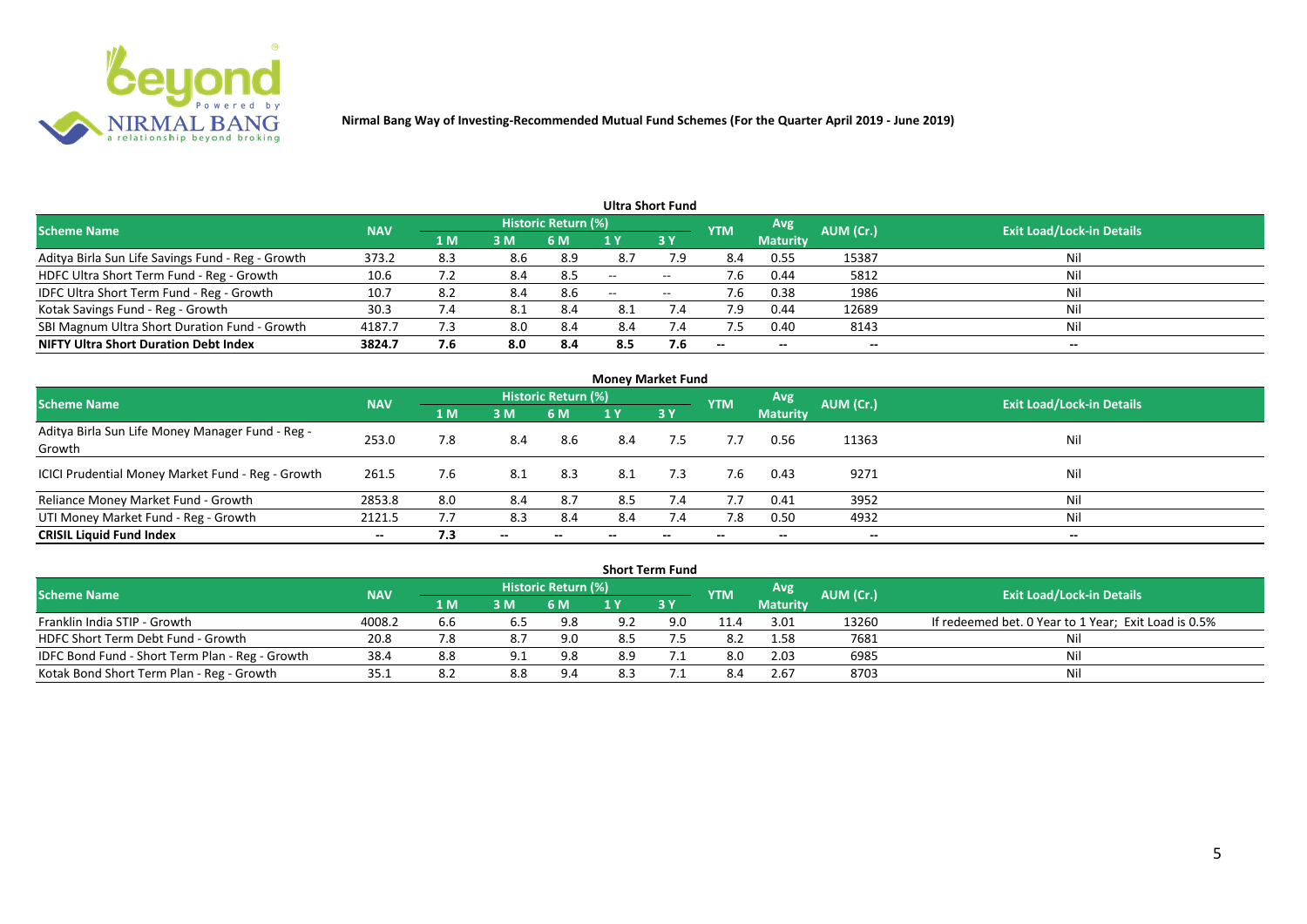

| <b>Low Duration Fund</b>                   |            |     |                |                     |     |      |                |                 |           |                                                          |  |  |  |
|--------------------------------------------|------------|-----|----------------|---------------------|-----|------|----------------|-----------------|-----------|----------------------------------------------------------|--|--|--|
| <b>Scheme Name</b>                         | <b>NAV</b> |     |                | Historic Return (%) |     |      | <b>YTM</b>     | <b>Avg</b>      | AUM (Cr.) | <b>Exit Load/Lock-in Details</b>                         |  |  |  |
|                                            |            | 1 M | 3 <sub>N</sub> | 6 M                 |     | 73 Y |                | <b>Maturity</b> |           |                                                          |  |  |  |
| DSP Low Duration Fund - Reg - Growth       | 13.7       | 2.0 | 6.3            |                     | 8.0 |      |                | 0.78            | 2886      | Nil                                                      |  |  |  |
| Franklin India Low Duration Fund - Growth  | 21.9       | 6.9 |                | 9.1                 | 9.0 | 8.8  | 10.5           | 1.13            | 7107      | If redeemed bet. 0 Months to 3 Months; Exit Load is 0.5% |  |  |  |
| IDFC Low Duration Fund - Reg - Growth      | 26.8       |     | 8.5            | 8.6                 |     |      |                | 0.83            | 3386      | Nil                                                      |  |  |  |
| UTI Treasury Advantage Fund - Reg - Growth | 2589.9     |     |                |                     |     |      | Q <sub>2</sub> | 0.55            | 5220      | Nil                                                      |  |  |  |

# **Banking & PSU Bond Funds**

| <b>Scheme Name</b>                             | <b>NAV</b> |      |       | ا Historic Return (%) ا |     |      | <b>YTM</b> | Avg             | <b>AUM (Cr.)</b> | <b>Exit Load/Lock-in Details</b> |
|------------------------------------------------|------------|------|-------|-------------------------|-----|------|------------|-----------------|------------------|----------------------------------|
|                                                |            |      | з м   | 6 M                     |     | 73 Y |            | <b>Maturity</b> |                  |                                  |
| HDFC Banking and PSU Debt Fund - Reg - Growth  | 15.1       |      |       | 10.1                    | 8.8 |      |            | 2.59            | 3001             |                                  |
| Kotak Banking and PSU Debt Fund - Reg - Growth | 42.6       | 12.8 | 10.0  | 10.2                    |     |      |            | 4.24            | 1432             | Ni                               |
| UTI Banking & PSU Debt Fund - Reg - Growth     |            |      | -18.0 | -8.7                    |     |      |            | 1.82            | 200              |                                  |

#### **Corporate Bond Funds**

| <b>Scheme Name</b>                          | <b>NAV</b> |      |      | Historic Return (%) |     |     | <b>YTM</b> | Avg             | AUM (Cr.) | <b>Exit Load/Lock-in Details</b> |
|---------------------------------------------|------------|------|------|---------------------|-----|-----|------------|-----------------|-----------|----------------------------------|
|                                             |            | 1 M' | в мі | 6 M                 |     | 3Y  |            | <b>Maturity</b> |           |                                  |
| Franklin India Corporate Debt Fund - Growth | 66.4       |      |      | 10.2                |     | 8.4 | 9.9        | 4.22            | 909       |                                  |
| HDFC Corporate Bond Fund - Growth           | 21.0       |      | 10.8 | 10.6                |     |     | 8.3        | 3.43            | 12684     | Mil                              |
| Kotak Corporate Bond Fund - Std - Growth    | 2497.3     |      |      | a -                 | 3.X | 8.C | -8.2       | 1.04            | 1637      | Ni                               |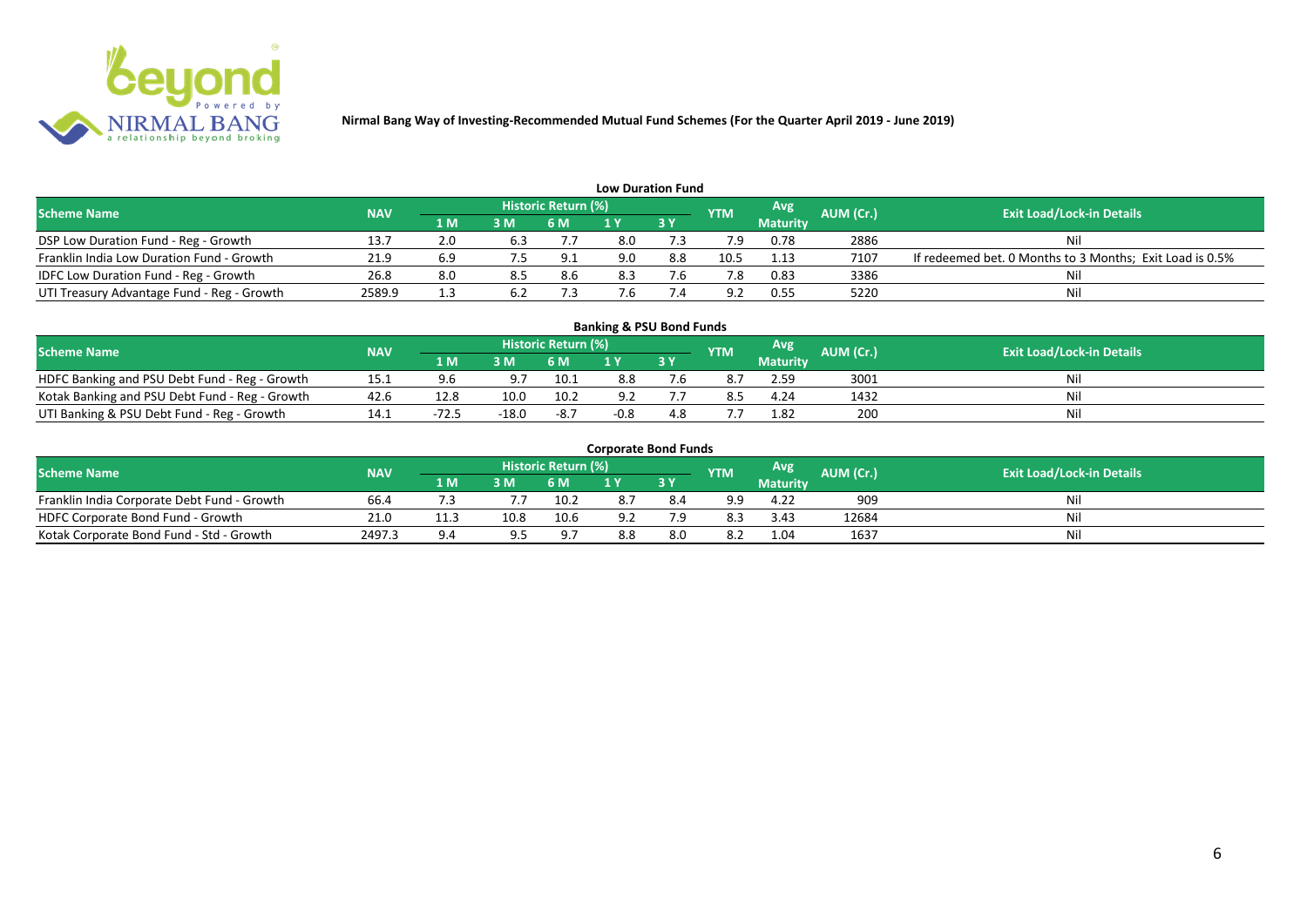

| Credit Risk Funds                         |            |         |        |                            |     |           |            |                 |           |                                                                       |  |  |  |
|-------------------------------------------|------------|---------|--------|----------------------------|-----|-----------|------------|-----------------|-----------|-----------------------------------------------------------------------|--|--|--|
| <b>Scheme Name</b>                        | <b>NAV</b> |         |        | <b>Historic Return (%)</b> |     |           | <b>YTM</b> | <b>Avg</b>      | AUM (Cr.) | <b>Exit Load/Lock-in Details</b>                                      |  |  |  |
|                                           |            | 1 M     | 3M     | 6 M                        |     | <b>3Y</b> |            | <b>Maturity</b> |           |                                                                       |  |  |  |
|                                           |            |         |        |                            |     |           |            |                 |           | If redeemed bet. 0 Month to 12 Month; Exit Load is 3%, If             |  |  |  |
| Franklin India Credit Risk Fund - Growth  | 19.6       | 8.2     | 5.1    | 8.8                        | 8.5 | 8.5       | 11.4       | 3.38            |           | 7229 redeemed bet. 12 Month to 24 Month; Exit Load is 2%, If redeemed |  |  |  |
|                                           |            |         |        |                            |     |           |            |                 |           | bet. 24 Month to 36 Month; Exit Load is 1%                            |  |  |  |
| HDFC Credit Risk Debt Fund - Reg - Growth | 15.4       | 7.5     | 8.7    | 8.2                        | 7.4 | 7.3       | 9.9        | 2.53            | 15966     | If redeemed bet. 0 Month to 12 Month; Exit Load is 1%, If             |  |  |  |
|                                           |            |         |        |                            |     |           |            |                 |           | redeemed bet. 12 Month to 18 Month; Exit Load is 0.5%                 |  |  |  |
| Reliance Credit Risk Fund - Growth        | 25.3       | $-24.9$ | $-4.1$ | 2.4                        | 4.7 | 6.5       | 11.5       | 1.98            | 9292      | If redeemed bet. 0 Month to 12 Month; Exit Load is 1%                 |  |  |  |
|                                           |            |         |        |                            |     |           |            |                 |           | If redeemed bet. 0 Month to 12 Month; Exit Load is 3%, If             |  |  |  |
| SBI Credit Risk Fund - Growth             | 29.7       | -6.0    | 2.8    | 5.9                        | 6.7 | 7.1       | 12.0       | 2.61            | 5407      | redeemed bet. 12 Month to 24 Month; Exit Load is 1.5%, If             |  |  |  |
|                                           |            |         |        |                            |     |           |            |                 |           | redeemed bet. 24 Month to 36 Month; Exit Load is 0.75%                |  |  |  |

| <b>Dynamic Bond Fund</b>                        |            |      |       |                            |      |       |            |                 |           |                                                         |  |  |  |  |
|-------------------------------------------------|------------|------|-------|----------------------------|------|-------|------------|-----------------|-----------|---------------------------------------------------------|--|--|--|--|
| <b>Scheme Name</b>                              | <b>NAV</b> |      |       | <b>Historic Return (%)</b> |      |       | <b>YTM</b> | Avg             | AUM (Cr.) | <b>Exit Load/Lock-in Details</b>                        |  |  |  |  |
|                                                 |            | 1 M  | 3M    | 6 M                        |      | 3Y    |            | <b>Maturity</b> |           |                                                         |  |  |  |  |
| Axis Dynamic Bond Fund - Growth                 | 19.1       | 16.9 | 12.0  | 10.4                       | 9.0  |       | 8.6        | 6.80            | 135       | Nil                                                     |  |  |  |  |
| ICICI Prudential All Seasons Bond Fund - Growth | 23.3       | 12.6 | 11.1  | 9.9                        | -8.1 | 8.b   | 8.7        | 4.74            | 2647      | If redeemed bet. 0 Month to 1 Month; Exit Load is 0.25% |  |  |  |  |
| IDFC D B F - Reg - Growth (Re-Launched)         | 22.5       | 19.4 | 13.2  | 10.5                       | 9.6  |       | 8.3        | 8.16            | 1919      | Nil                                                     |  |  |  |  |
| Kotak Dynamic Bond Fund - Reg - Growth          | 24.5       | 14.3 | 10.9  | 12.1                       | 10.4 | 8.5   | 8.7        | 5.60            | 597       | Nil                                                     |  |  |  |  |
| CRISIL Corporate Bond Composite Index*          | $- -$      | --   | $- -$ |                            |      | $- -$ | $- -$      | --              | --        | $- -$                                                   |  |  |  |  |

| <b>Gilt Funds</b>                               |            |      |      |                     |      |      |            |                 |           |                                                     |  |  |  |  |
|-------------------------------------------------|------------|------|------|---------------------|------|------|------------|-----------------|-----------|-----------------------------------------------------|--|--|--|--|
| <b>Scheme Name</b>                              | <b>NAV</b> |      |      | Historic Return (%) |      |      | <b>YTM</b> | Avg             | AUM (Cr.) | <b>Exit Load/Lock-in Details</b>                    |  |  |  |  |
|                                                 |            | 1 M  | 3M   | 6 M.                | 1 Y  | 73 Y |            | <b>Maturity</b> |           |                                                     |  |  |  |  |
| IDFC G Sec Fund - Invt Plan - Reg - Growth (Re- | 22.6       | 28.4 | 17.2 | 13.9                | 11 Q |      | 8.2        | 9.38            | 422       | Nil                                                 |  |  |  |  |
| launched)                                       |            |      |      |                     |      |      |            |                 |           |                                                     |  |  |  |  |
| Reliance Gilt Securities Fund - Growth          | 25.2       | 26.6 | 14.4 | 13.1                |      | 9.0  | 7.8        | 9.01            | 962       | If redeemed bet. 0 Day to 7 Day; Exit Load is 0.25% |  |  |  |  |
| UTI Gilt Fund - Growth                          | 41.3       | 16.5 | 13.5 | 11.0                |      | 8.9  | 7.4        | 5.42            | 475       | Nil                                                 |  |  |  |  |